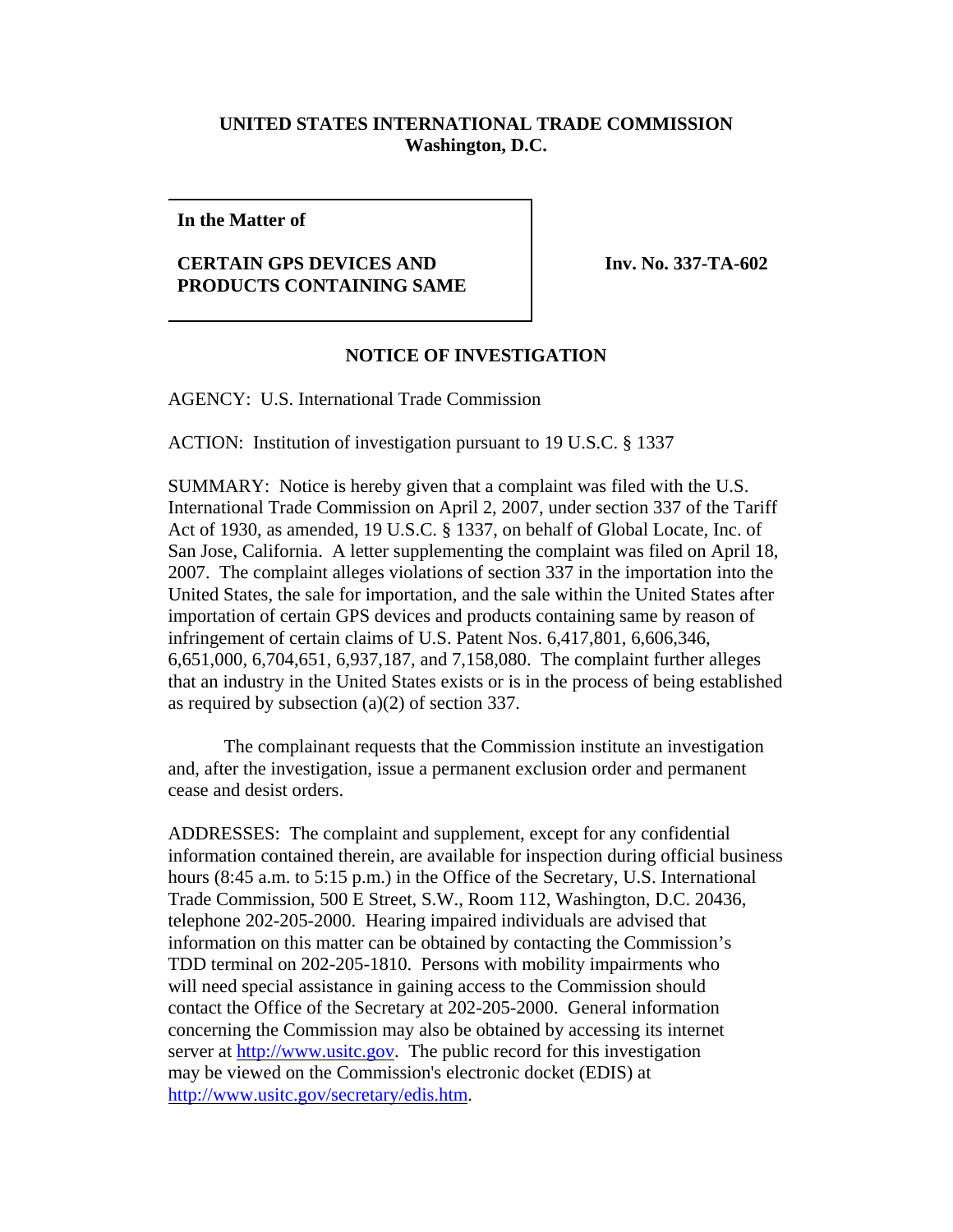FOR FURTHER INFORMATION CONTACT: Vu Q. Bui, Esq., Office of Unfair Import Investigations, U.S. International Trade Commission, telephone (202) 205-2582.

AUTHORITY: The authority for institution of this investigation is contained in section 337 of the Tariff Act of 1930, as amended, and in section 210.10 of the Commission's Rules of Practice and Procedure, 19 C.F.R. § 210.10 (2006).

SCOPE OF INVESTIGATION: Having considered the amended complaint, the U.S. International Trade Commission, on April 30, 2007, ORDERED THAT –

(1) Pursuant to subsection (b) of section 337 of the Tariff Act of 1930, as amended, an investigation be instituted to determine whether there is a violation of subsection  $(a)(1)(B)$  of section 337 in the importation into the United States, the sale for importation, or the sale within the United States after importation of certain GPS devices or products containing same by reason of infringement of one or more of claims 1 and 17 of U.S. Patent No. 6,417,801; claims 1, 3-5, 8-17, 19-21, and 23 of U.S. Patent No. 6,606,346; claims 1-5, 9, 10, 11-14, 29-31, and 33 of U.S. Patent No. 6,651,000; claims 1 and 2 of U.S. Patent No. 6,704,651; claims 1 and 9 of U.S. Patent No. 6,937,187; and claims 1-3, 12, 15, 16, 19, 20, 22-24, 26, 28-31, and 33-35 of U.S. Patent No. 7,158,080, and whether an industry in the United States exists or is in the process of being established as required by subsection (a)(2) of section 337;

(2) For the purpose of the investigation so instituted, the following are hereby named as parties upon which this notice of investigation shall be served:

(a) The complainant is  $-$ 

Global Locate, Inc. 3190 South Bascom Avenue San Jose, Califonia 95124

(b) The respondents are the following entities alleged to be in violation of section 337, and are the parties upon which the complaint is to be served:

> SiRF Technology, Inc. 217 Devcon Drive San Jose, California 95112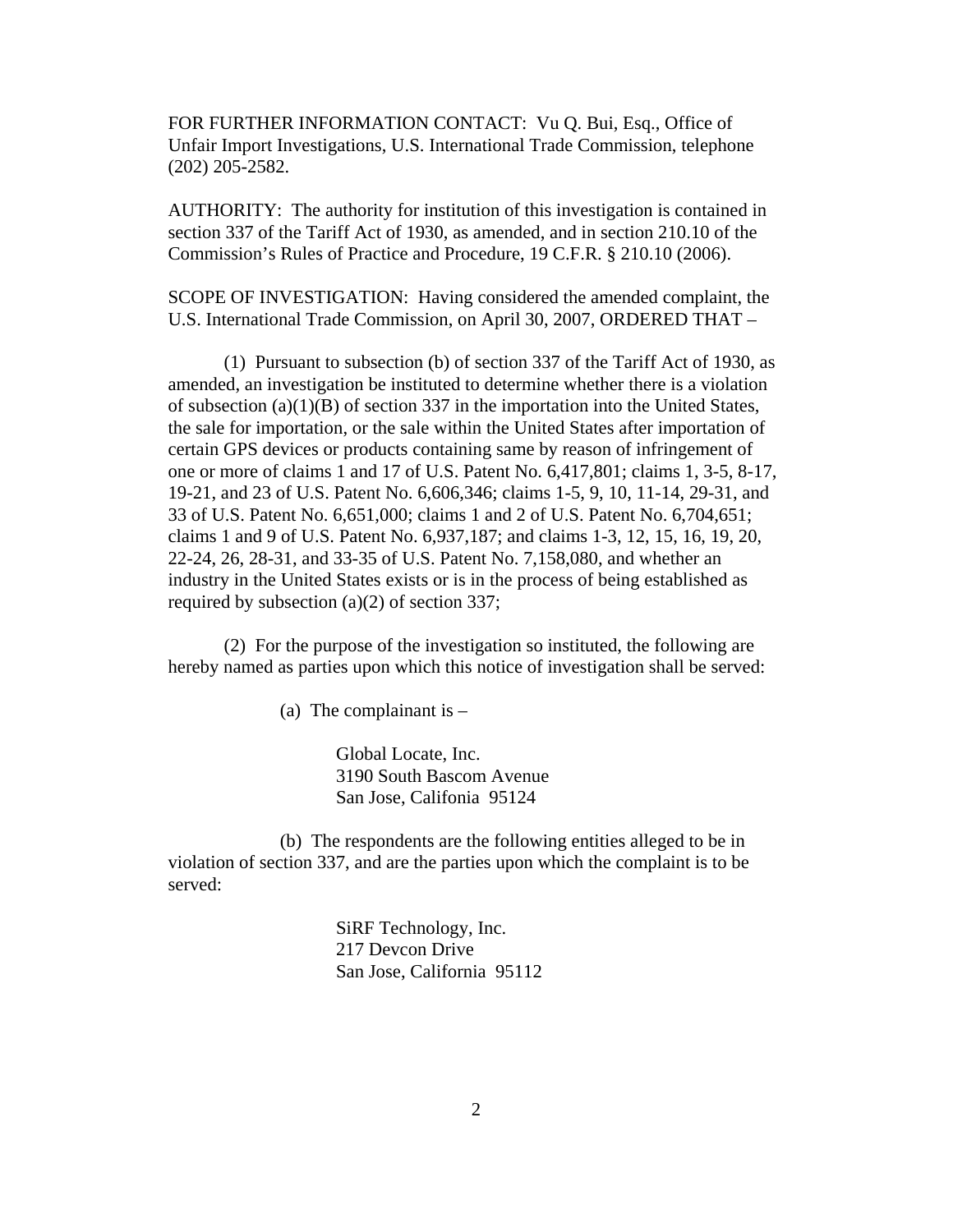E-TEN Corp. No. 256, Yangguang Street, Neihu Chiu Taipei, Taiwan 114 Taiwan

Pharos Science & Applications, Inc. 411 Amapola Avenue Torrance, California 90501

MiTAC International Corporation No. 200 Wen Hwa 2<sup>nd</sup> Road Kuei Shan Hsiang, Taoyuan Taiwan

Mio Technology Limited, USA 47988 Fremont Boulevard Fremont, California 94538

(c) The Commission investigative attorney, party to this investigation, is Vu Q. Bui, Esq., Office of Unfair Import Investigations, U.S. International Trade Commission, 500 E Street, S.W., Suite 401, Washington, D.C. 20436; and

(3) For the investigation so instituted, the Honorable Robert L. Barton, Jr. is designated as the presiding administrative law judge.

Responses to the complaint and the notice of investigation must be submitted by the named respondents in accordance with section 210.13 of the Commission's Rules of Practice and Procedure, 19 C.F.R. § 210.13. Pursuant to 19 C.F.R. §§ 201.16(d) and 210.13(a), such responses will be considered by the Commission if received not later than 20 days after the date of service by the Commission of the complaint and the notice of investigation. Extensions of time for submitting responses to the complaint and the notice of investigation will not be granted unless good cause therefor is shown.

Failure of a respondent to file a timely response to each allegation in the complaint and in this notice may be deemed to constitute a waiver of the right to appear and contest the allegations of the complaint and this notice, and to authorize the administrative law judge and the Commission, without further notice to the respondent, to find the facts to be as alleged in the complaint and this notice and to enter an initial determination and a final determination containing such